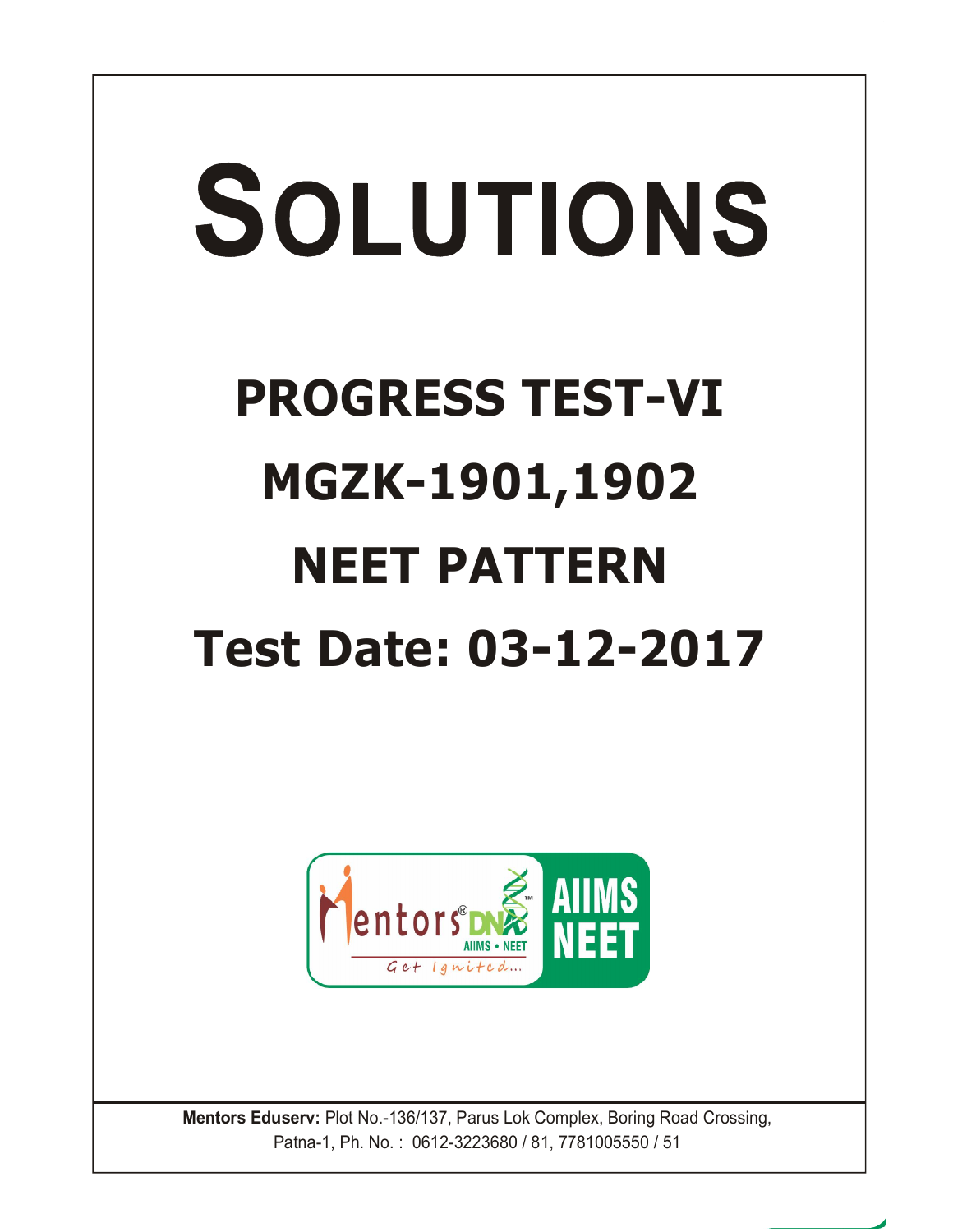# [ **2** ]

**PHYSICS**

**1. (4)** Because the lift is falling freely, the effective weight and hence the normal reaction on the block is zero. Therefore, the force of friction is also zero **2. (1)** Force of friction,  $F = \mu R = \mu mg$ Retardation due to friction,  $|a| = \frac{F}{m} = \frac{\mu mg}{m} = \mu g$  $=\frac{F}{\phantom{1}}=\frac{\mu mg}{\mu g}=\mu g$ Now,  $u = 10 \text{ ms}^{-1}$ ,  $s = 50 \text{ m}$ ,  $v = 0$  $a = -\mu g$ ,  $g = 10$ ms<sup>-2</sup> **Now,**  $v^2 = u^2 + 2as$  $(0)^2 = (10)^2 + 2(-10\mu)(50)$  $\therefore$   $\mu = 0.1$ **3. (2)**  $R + P \sin 60^\circ = Mg$  $R = Mg - P \sin 60^\circ$ Frictional force,  $F = \mu R = \mu [Mg - P \sin 60^\circ]$ The body just moves when P cos  $60^\circ$  = F  $= \mu$ [Mg - P sin 60°] Here,  $\mu = 0.5$ , M = 1kg R P 60º  $q = 10$  ms<sup>-2</sup> F Mg  $\therefore \frac{P}{2} = \frac{1}{2} \left[ 1 \times 10 - \frac{P\sqrt{3}}{2} \right]$  or P = 10 - $\frac{P}{2} = \frac{1}{2} \left| 1 \times 10 - \frac{P\sqrt{3}}{2} \right|$  or P = 10  $-\frac{P\sqrt{3}}{2}$ or,  $P + P\frac{\sqrt{3}}{2} = 10$  or  $P = 5.36N$ **4. (2)** Suppose due to a force R on B, both blocks A and B move together, in this case  $F = (m_{A} + m_{B}) a = (2 + 5) a$  or a = F/7 Now, force on  $A = ma = (2F/7)$ For no relative motion between A and B, 2F/7 must not exceed the limiting force of friction between A and B. The limiting force of friction between A and B is given by  $\mu$ m<sub> $\alpha$ </sub>g = 0.6 × 2 × g  $\therefore \frac{2F}{7} = 0.6 \times 2 \times 6$  or F = 4.2gN = 4 = 4.2kgf **5. (1)** During downward motion :  $F = mg\sin\theta - \mu mg\cos\theta$ During upward motion :  $2F = mg\sin\theta + \mu mg\cos\theta$ Solving above two equation, we get 1<br>– tan  $\mu = \frac{1}{2} \tan \theta$ 3 **AIIMS Mentors DNA Mentors Eduserv: Plot No.-136/137, Parus Lok Complex, Boring Road Crossing,** NEET **Patna-1, Ph. No. : 0612-3223681/2 | 7544015993/6/7 | 7070999604/5**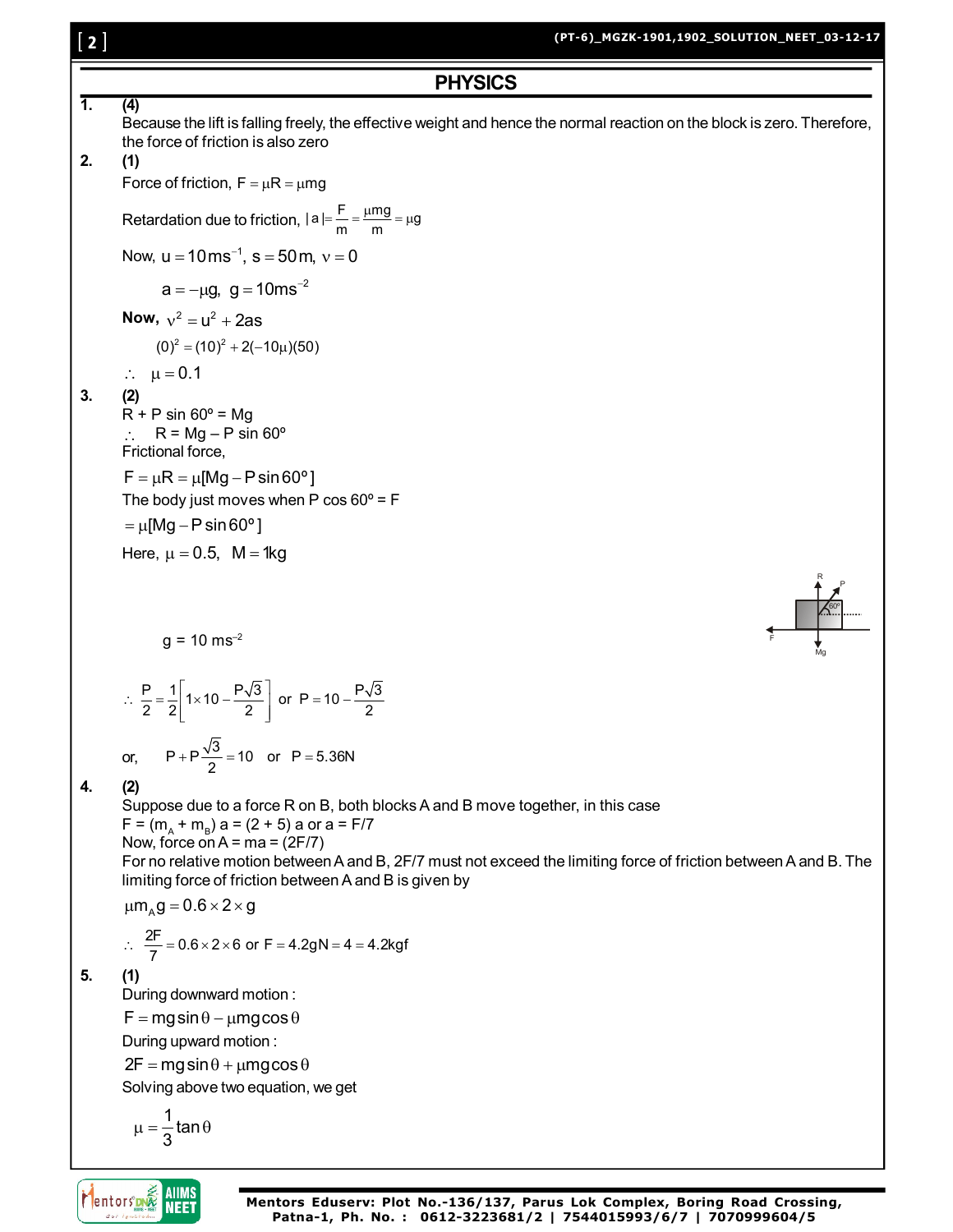

Insect will crawl up the bowl till the component of its weight along the bowl is balanced by the limiting frictional force. So, resolving weight perpendicular and along the bowl, we get

$$
R = mg\cos\theta
$$
 ......(i)  
\n
$$
f_L = mg\sin\theta
$$
 ......(ii)  
\nDividing equation (ii) by equation (i)

$$
tan \theta = (f_L / r) \text{ or } tan \theta = \mu \qquad [::f_L = \mu R]
$$

$$
\frac{\sqrt{r^2 - y^2}}{y} = \mu \text{ or } y = \frac{r}{\sqrt{1 + \mu^2}}
$$
  
So,  $h = r - y = r \left[ 1 - \frac{1}{\sqrt{1 + \mu^2}} \right]$ 

# **8. (1)**

Let I be the desired length. The chain starts moving when net pulling force = maximum force of friction

or 
$$
g\frac{m}{L}I = \mu \cdot \frac{m}{L}(L - I)g
$$

$$
I = \left(\frac{\mu}{\mu + 1}\right) L
$$

# **9. (2)**

Till sliding starts, i.e.,  $\,\theta$   $<$  tan $^{-1}$   $\mu$  , contact force (F $_{\rm c}$ ) and force of gravity (mg) are equal and opposite. Once the body starts sliding,

i.e.,  $\, \theta >$  tan $^{-1} \, \mu$  , net contact force becomes

$$
F_c = \sqrt{(mg\cos\theta)^2 + (\mu mg\cos\theta)^2}
$$

 $=$  mgcos $\theta\sqrt{1+\mu^2}$ 

Hence, the contact force starts decreasing and finally it becomes zero at  $\theta = 90^{\circ}$ 

**10. (1)**



When the body moves on frictionless surface, then

$$
d=\frac{1}{2}g\,sin\theta t^2
$$

When the body moves on roguh inclined surface.  $d = \frac{1}{2}$ g(sin $\theta \mu \cos \theta$ )(2t)<sup>2</sup>

$$
\therefore \frac{1}{2}g\sin\theta t^2 = \frac{1}{2}g(\sin\theta - \mu\cos\theta)(2t)^2
$$
  
or  $\sin\theta = 4(\sin\theta - \mu\cos\theta)$  or  $\frac{\sin\theta}{4} = \sin\theta - \mu\cos\theta$   
or  $\mu\cos\theta = \frac{3}{4}\sin\theta$  or  $\mu = \frac{3}{4}\tan\theta$ 

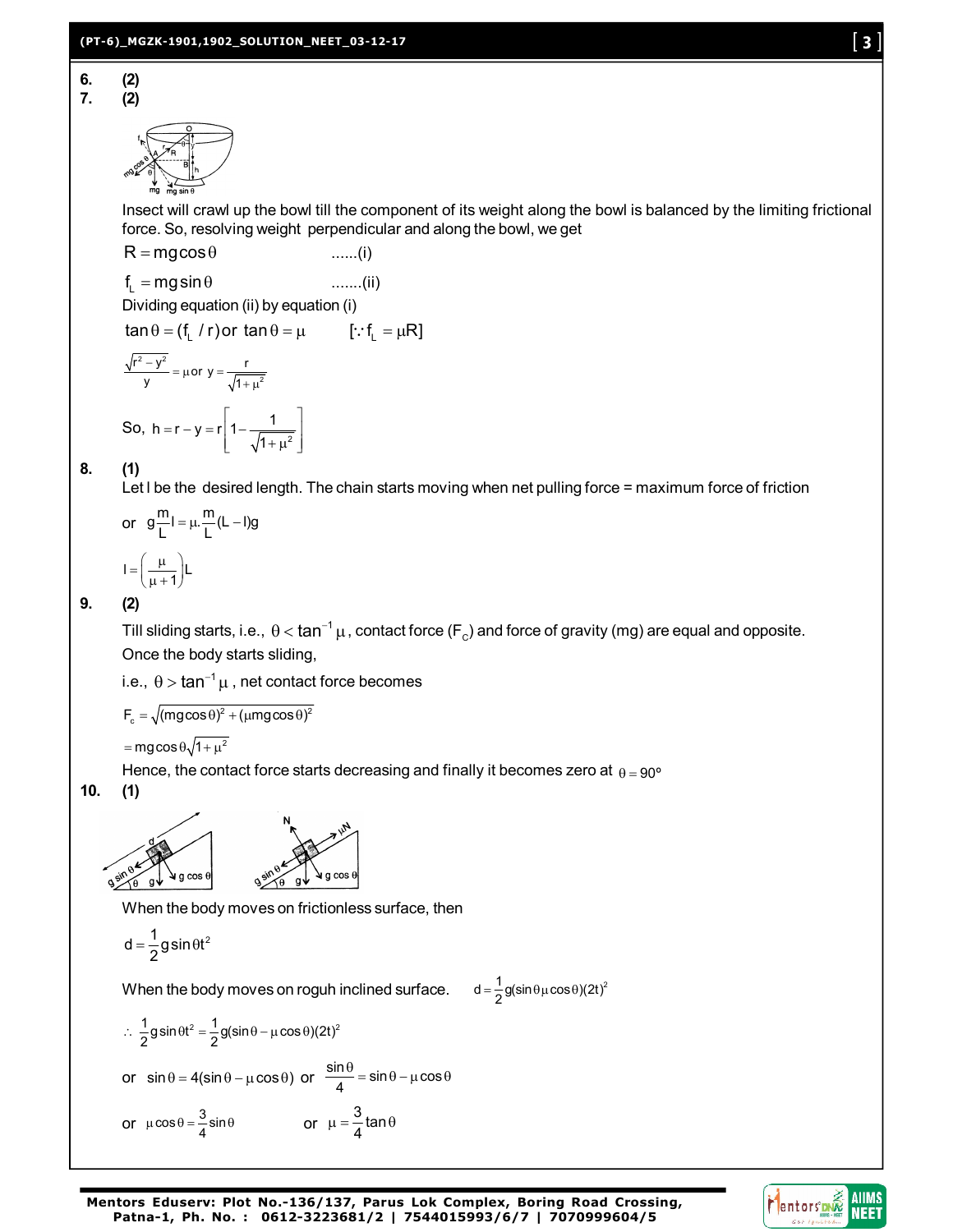## **(PT-6)\_MGZK-1901,1902\_SOLUTION\_NEET\_03-12-17**

**11. (1)**

11. (1)  
\n
$$
\int_{\frac{1}{R}}^{9} = \int_{\frac{\{1, 1\}}{1 - \mu_{\alpha}} \tan \theta}^{9} dx = \sqrt{Rg \left[ \frac{\mu_{\alpha} + \tan \theta}{1 - \mu_{\alpha} \tan \theta} \right]}
$$
\n12. (4) 13. (1)  
\n14. (3)  
\n15.  $T_1 = \frac{m_2 + m_3 + m_4 \sqrt{F}}{m_1 + m_2 + m_3 + m_4}$   
\n $\therefore T_1 = \frac{3}{4}F$   
\nSimilarly,  $T_2 = \frac{(m_2 + m_3 + m_4)F}{m_1 + m_2 + m_2 + m_3 + m_4}$  or  $T_2 = \frac{1}{2}F$   
\n15. (3)  
\n
$$
\int_{\frac{\sqrt{2}}{1 - \frac{1}{\sqrt{2}}} \frac{1}{\sqrt{2}} \tan \frac{1}{\sqrt{2}}} \int_{\frac{\sqrt{2}}{1 - \frac{1}{\sqrt{2}}} \frac{1}{\sqrt{2}}} \tan \frac{1}{\sqrt{2}} \tan \frac{1}{\sqrt{2}}} \cot \frac{1}{\sqrt{2}} \tan \frac{1}{\sqrt{2}} \tan \frac{1}{\sqrt{2}}} \cot \frac{1}{\sqrt{2}} \tan \frac{1}{\sqrt{2}} \tan \frac{1}{\sqrt{2}} \tan \frac{1}{\sqrt{2}}} \cot \frac{1}{\sqrt{2}} \tan \frac{1}{\sqrt{2}} \tan \frac{1}{\sqrt{2}} \tan \frac{1}{\sqrt{2}} \tan \frac{1}{\sqrt{2}} \tan \frac{1}{\sqrt{2}} \tan \frac{1}{\sqrt{2}} \tan \frac{1}{\sqrt{2}} \tan \frac{1}{\sqrt{2}} \tan \frac{1}{\sqrt{2}} \tan \frac{1}{\sqrt{2}} \tan \frac{1}{\sqrt{2}} \tan \frac{1}{\sqrt{2}} \tan \frac{1}{\sqrt{2}} \tan \frac{1}{\sqrt{2}} \tan \frac{1}{\sqrt{2}} \tan \frac{1}{\sqrt{2}} \tan \frac{1}{\sqrt{2}} \tan \frac{1}{\sqrt{2}} \tan \frac{1}{\sqrt{2}} \tan \frac{1}{\sqrt{2}} \tan \frac{1}{\sqrt{2}} \tan \frac{1}{\sqrt{2}} \tan \frac{1}{\sqrt{2}} \tan \frac{1}{\sqrt{
$$

# **17. (3)**

Pseudo force of fictitious force,  $F_{\text{fic}} = m \alpha$ 

$$
\alpha \longleftarrow \text{Pseudo acceleration}
$$
\n
$$
\overrightarrow{C} \qquad \qquad \downarrow \qquad \uparrow
$$
\n
$$
\begin{array}{c}\nC & N \longrightarrow \text{Im} \\
\hline\n\text{Im} \\
\hline\n\text{Im} \\
\text{Im} \\
\hline\n\text{Im} \\
\text{Im} \\
\text{Im} \\
\text{Im} \\
\text{Im} \\
\text{Im} \\
\text{Im} \\
\text{Im} \\
\text{Im} \\
\text{Im} \\
\text{Im} \\
\text{Im} \\
\text{Im} \\
\text{Im} \\
\text{Im} \\
\text{Im} \\
\text{Im} \\
\text{Im} \\
\text{Im} \\
\text{Im} \\
\text{Im} \\
\text{Im} \\
\text{Im} \\
\text{Im} \\
\text{Im} \\
\text{Im} \\
\text{Im} \\
\text{Im} \\
\text{Im} \\
\text{Im} \\
\text{Im} \\
\text{Im} \\
\text{Im} \\
\text{Im} \\
\text{Im} \\
\text{Im} \\
\text{Im} \\
\text{Im} \\
\text{Im} \\
\text{Im} \\
\text{Im} \\
\text{Im} \\
\text{Im} \\
\text{Im} \\
\text{Im} \\
\text{Im} \\
\text{Im} \\
\text{Im} \\
\text{Im} \\
\text{Im} \\
\text{Im} \\
\text{Im} \\
\text{Im} \\
\text{Im} \\
\text{Im} \\
\text{Im} \\
\text{Im} \\
\text{Im} \\
\text{Im} \\
\text{Im} \\
\text{Im} \\
\text{Im} \\
\text{Im} \\
\text{Im} \\
\text{Im} \\
\text{Im} \\
\text{Im} \\
\text{Im} \\
\text{Im} \\
\text{Im} \\
\text{Im} \\
\text{Im} \\
\text{Im} \\
\text{Im} \\
\text{Im} \\
\text{Im} \\
\text{Im} \\
\text{Im} \\
\text{Im} \\
\text{Im} \\
\text{Im} \\
\text{Im} \\
\text{Im} \\
\text{Im} \\
\text{Im} \\
\text{Im} \\
\text{Im} \\
\text{Im} \\
\text{Im} \\
\text{Im} \\
\text{Im} \\
\text{Im} \\
\text{Im} \\
\text{Im} \\
\text{Im} \\
\text{Im} \\
\text{Im} \\
\text{Im} \\
\text{Im} \\
\text{Im} \\
\text{Im} \\
\text{Im} \\
\text{Im} \\
\text{Im} \\
\text{Im} \\
\text{Im} \\
\text{Im} \\
\text{Im} \\
\text{Im} \\
\text{Im} \\
$$

Force of friction,  $f = \mu N = \mu m \alpha$ The block of mass m will not fall as long as

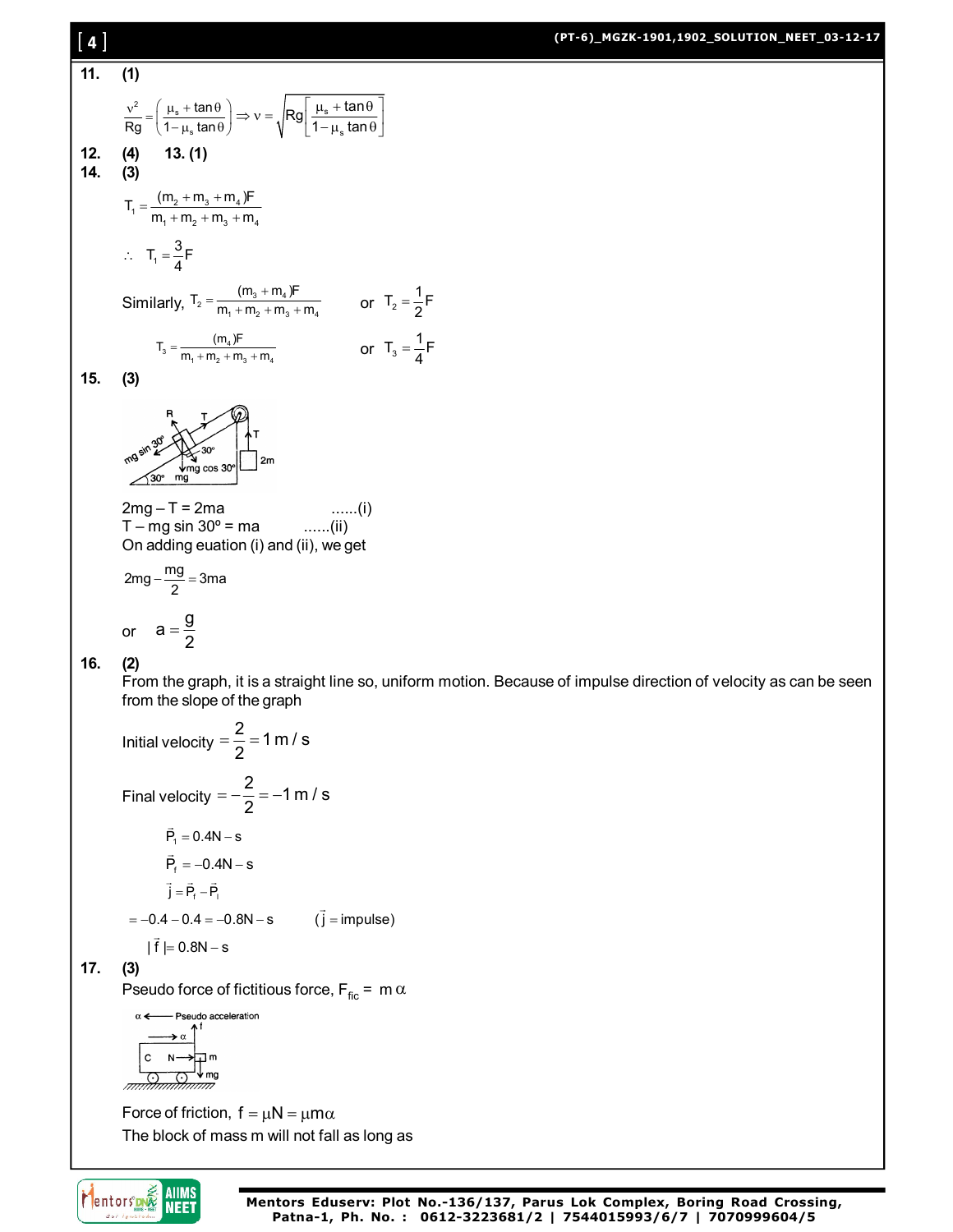# **(PT-6)\_MGZK-1901,1902\_SOLUTION\_NEET\_03-12-17** [ **5** ]

f ≥ mg  
\n
$$
\mu m\alpha \ge mg
$$
  
\n $\alpha > \frac{g}{\mu}$   
\n19. (4)  
\n6(4)  
\n6(4)  
\n6(4)  
\n $\frac{2A}{r^2} + \frac{B}{r} = 0$  or  $\frac{2A}{r^2} - \frac{B}{r} \text{ or } r = \frac{2A}{B}$   
\n20. (3)  
\n21. (3)  
\n22. (4)  
\n $\alpha$   
\n23. (5)  
\n $\alpha$   
\n $\alpha$   
\n $\alpha$   
\n $\alpha$   
\n $\alpha$   
\n $\alpha$   
\n $\alpha$   
\n $\alpha$   
\n $\alpha$   
\n $\alpha$   
\n $\alpha$   
\n $\alpha$   
\n $\alpha$   
\n $\alpha$   
\n $\alpha$   
\n $\alpha$   
\n $\alpha$   
\n $\alpha$   
\n $\alpha$   
\n $\alpha$   
\n $\alpha$   
\n $\alpha$   
\n $\alpha$   
\n $\alpha$   
\n $\alpha$   
\n $\alpha$   
\n $\alpha$   
\n $\alpha$   
\n $\alpha$   
\n $\alpha$   
\n $\alpha$   
\n $\alpha$   
\n $\alpha$   
\n $\alpha$   
\n $\alpha$   
\n $\alpha$   
\n $\alpha$   
\n $\alpha$   
\n $\alpha$   
\n $\alpha$   
\n $\alpha$   
\n $\alpha$   
\n $\alpha$   
\n $\alpha$   
\n $\alpha$   
\n $\alpha$   
\n $\alpha$   
\n $\alpha$   
\n $\alpha$   
\n $\alpha$   
\n $\alpha$   
\n $\alpha$   
\n $\alpha$   
\n $\alpha$   
\n $\alpha$   
\n $\alpha$   
\n $\alpha$   
\n $\alpha$   
\n<

**Mentors Eduserv: Plot No.-136/137, Parus Lok Complex, Boring Road Crossing, Patna-1, Ph. No. : 0612-3223681/2 | 7544015993/6/7 | 7070999604/5**

Mentors DAS AIIMS

 $L/2$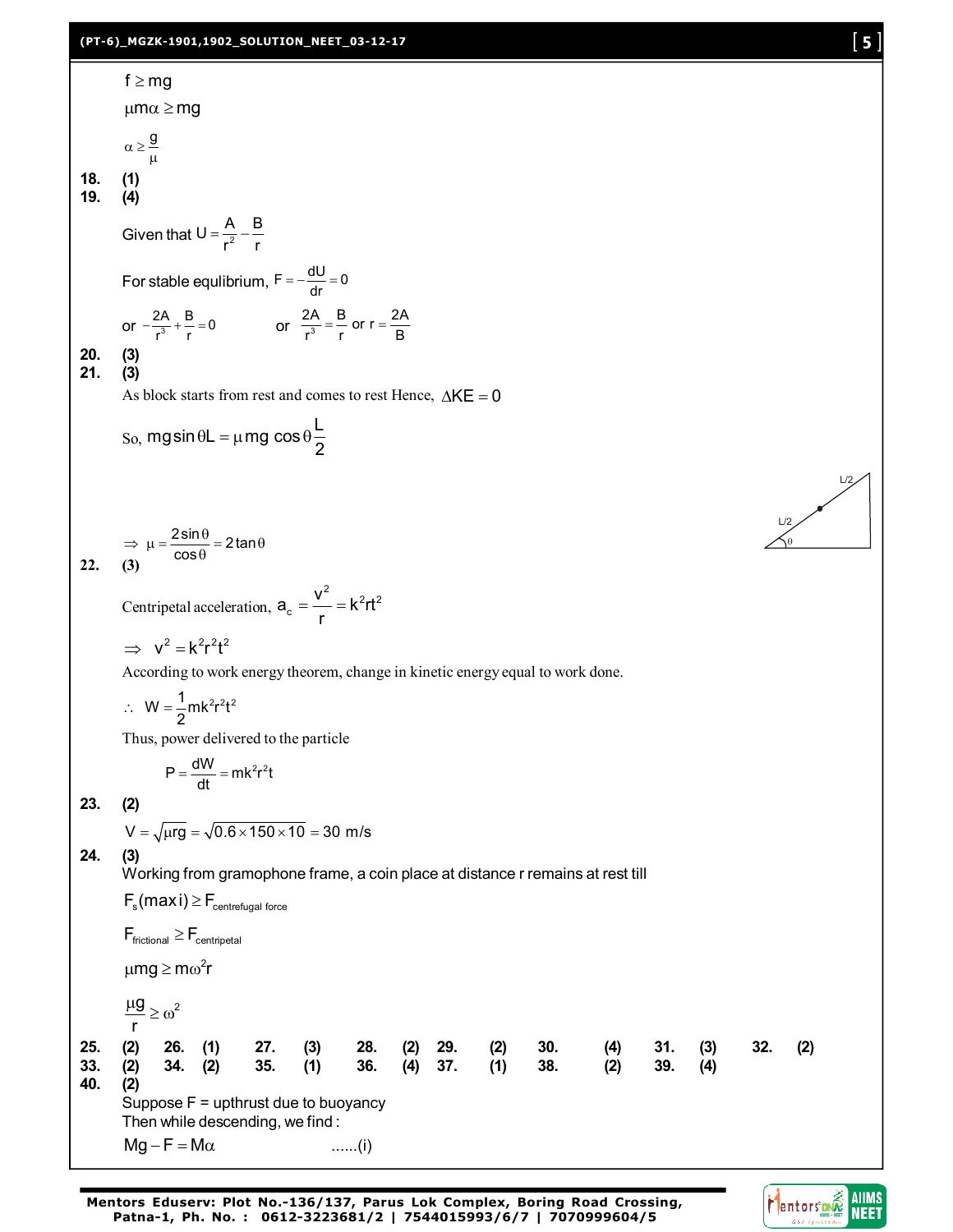[ **6** ]

```
F - (M - m)g = (M - m)\alpha ......(ii)
       from (i) & (ii)
        m = \frac{2\alpha}{\alpha + g} M=\left[\frac{2\alpha}{\alpha+g}\right]N
41. (1)
       Let T be the tension in the string C. Hence,
       T \cos 45^\circ = MqT sin 45^\circ = tension in B
       Hence, tension in B = MQ = 100 qN.
42. (1)
43. (3)
44. (2)
       No doubt friction opposes the motion of a moving body but in many cases it is also the cause of motion. For
       example.
(a) In moving, a person or vehicle pushes the ground backwards (action) and the rough surface of ground reacts and
       exerts a forward force due to friction which casues the motion. If there has been no friction there had been no
       friction there will be slipping and no motion.
(b) If a body is placed in a vehicle which is accelerating the force of friction is the cause of motion of the body along
       with the vehicle (i.e., the body will remain at rest in the accelerating vehicle unit mg<\mu_{\rm s}mg). If there had been no
       friction between the body and the vehicle, the body will not move along with the vehicle.
45. (4)
                                                            CHEMISTRY
46. (1) 47. (1) 48. (3) 49. (1)
50. (3) 51. (1) 52. (2) 53. (1)
54. (1) 55. (2) 56. (4) 57. (2)
58. (4) 59. (4) 60. (3)
61. (2)
       For an isothermal process \Delta F = 062. (3)
       W = -P\Delta V = -10^5(1 \times 10^{-2} - 1 \times 10^{-3}) = -900 J
63. (2)
       Given C + O_2 \rightarrow CO_2, \Delta H^{\circ} = -x kJ...(i)
       2CO_2 + O_2 \rightarrow 2CO_2, \Delta H^{\circ} = +y kJ ...(ii)
        or CO_2 \rightarrow CO + \frac{1}{2}O_2, \Delta H^{\circ} = \frac{y}{2} kJ ...(iii)
       By adding no. (i) and (ii) eq.
        C + O_2 + CO_2 \longrightarrow CO_2 + CO + \frac{1}{2}O_2C + \frac{1}{2}O_2 \longrightarrow CO, \Delta H^\circ = \frac{y}{2} - x = \frac{y - 2x}{2} kJ+\frac{1}{2}O_2 \longrightarrow CO, \Delta H^{\circ} = \frac{y}{2} - x = \frac{y-1}{2}64. (1)
       2H_2O_2(I) \longrightarrow 2H_2O(I) + O_2(g) \Delta H = ?\Delta H = [2 \times \Delta H_f of H_2O(l) + (\Delta H_f of O_2) - (2 \times \Delta H_f of H_2O_2(l))]=[(2 \times -286) + (0) - (2 \times -188)]=[-572 + 376] = -196 kJ mole
65. (1)
              +H<sub>2</sub>\hat{A}H = – 119.5 kJ
```


+  $3H<sub>2</sub>$ 

 $; \Delta H = 3(-119.5) = -348.5 \text{ kJ}$ 

**Mentors Eduserv: Plot No.-136/137, Parus Lok Complex, Boring Road Crossing, Patna-1, Ph. No. : 0612-3223681/2 | 7544015993/6/7 | 7070999604/5**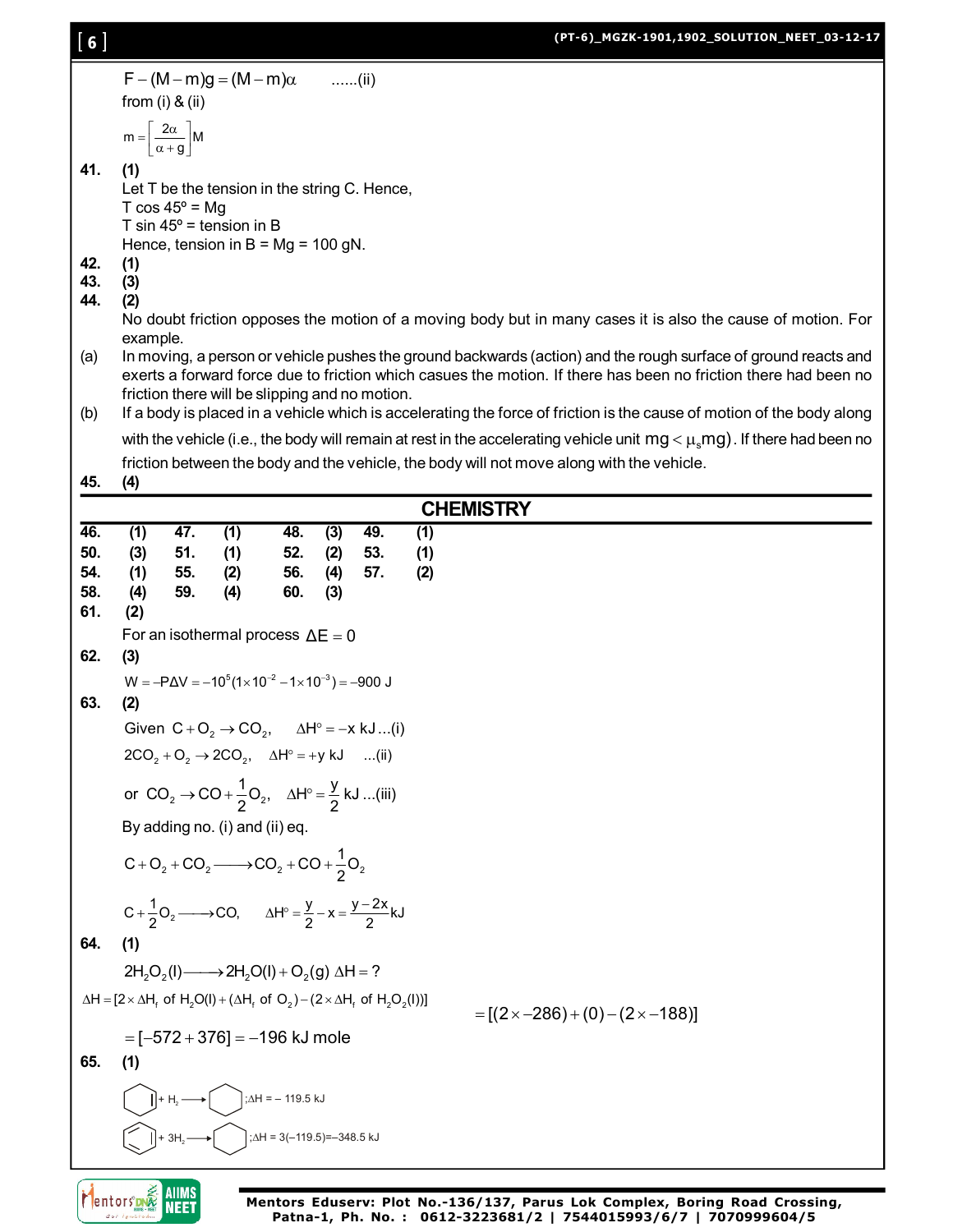### **(PT-6)\_MGZK-1901,1902\_SOLUTION\_NEET\_03-12-17** [ **7** ]

The resonance energy privides extra stability to the benzene molecule so it has to be overcome for hydronation to take place.

So 
$$
\Delta H = -358.5 - (-150.4) = -208.1 \text{ kJ}
$$

**66. (2)**  $C_2H_4 + 3O_2 \rightarrow 2CO_2 + 2H_2O$ . Change in enthalpy,

 $\Delta H = \Delta H_{\text{products}} - \Delta H_{\text{reactions}}$ 

$$
= 2 \times (-394) + 2 \times (-286) - (52 + 0)
$$
  
-1412 kJ/mol.

**67. (1)**

H  
\n
$$
N \equiv N + 3H - H \longrightarrow 2N - H
$$
\n
$$
\xrightarrow[absorbed energy]{945 + 3 \times 436} H
$$
\n
$$
\xrightarrow[absorbed energy]{2 \times (3 \times 391) = 2346}
$$
\nEnergy released

 $\Delta H = 2253 - 2346 = -93$  kJ

**68. (4)**

For isothermal reversible expansion

$$
w = q = nRT \times 2.303 \log \frac{V_2}{V_1}
$$

$$
= 2RT \times 2.303 \log \frac{20}{2}
$$
  
=2×2×T×2.303×1=9.2 T

Entropy change, 
$$
\Delta S = \frac{q}{T} = \frac{9.2T}{T} = 9.2
$$
 cal.

## **69. (2)**

For combustion reaction,  $\Delta H$  is negative,

 $\Delta n = (16 + 18) - (25 - 2) = +7$ , so  $\Delta S$  is +ve, reaction is spontaneous, hence  $\Delta G$  is -ve.

## **70. (4)**

$$
By 2 \times (ii) - (i) + (iii)
$$

 $H_2(g) + 2C(s) \rightarrow C_2H_2(g)$ ,  $\Delta G^{\circ} = 209$  kJ

# **71. (2)**

Bond dissociation energy of PH $_3$ (g)=228 kcal mol $^{-1}$ 

P – H bond energy = 
$$
\frac{228}{3}
$$
 = 76 kcal mol<sup>-1</sup>  
H

P – P

$$
H \sim H
$$
  
Bond energy of 4 (P – H) + (P – P)=355 kcal mol<sup>-1</sup>

or  $4 \times 76 + (P-P) = 355$  kcal mol<sup>-1</sup>

$$
P - P
$$
 bond energy = 51 kcal mol<sup>-1</sup>

$$
72. (1)
$$

 $\mathsf{Fe}_2\mathrm{O}_3(\mathsf{s}) + 3\mathrm{CO}(\mathsf{g})$ — $\longrightarrow$ 2Fe $(\mathsf{s}) + 3\mathrm{CO}_2(\mathsf{g})$ ;  $\Delta \mathsf{H} = -26.8$  kJ ...(ii)  $\qquad \qquad \mathsf{Fe}(\mathsf{s}) + \mathrm{CO}(\mathsf{g})$ — $\rightarrow$ Fe $(\mathsf{s}) + \mathrm{CO}_2(\mathsf{g})$ ;  $\qquad \Delta \mathsf{H} = -16.5$  kJ ...(ii) eq.  $(i)$  –2×(eq).  $(ii)$ , we get

$$
\mathsf{Fe}_2\mathsf{O}_3(s) + \mathsf{CO}(g) \longrightarrow 2\mathsf{FeO}(s) + \mathsf{CO}_2(g)
$$

**Mentors Eduserv: Plot No.-136/137, Parus Lok Complex, Boring Road Crossing, Patna-1, Ph. No. : 0612-3223681/2 | 7544015993/6/7 | 7070999604/5**

**AIIMS**<br>NEET Mentorsone